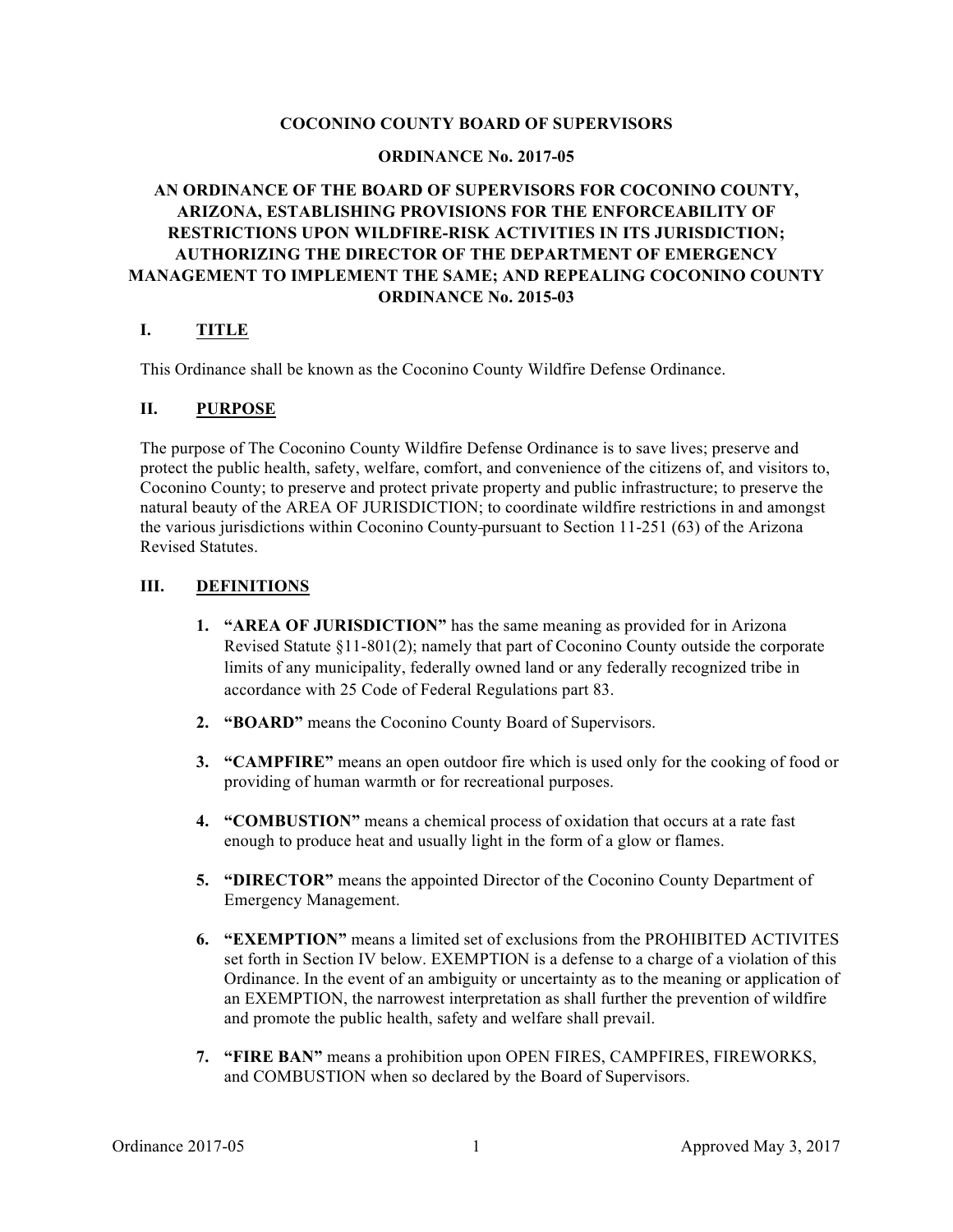- **8. "FIRE STAGE"** means a category of EXEMPTION commensurate with the degree of least to most wildfire risk, and as further specified herein.
- **9. "FIREWORKS"** means any combustible or explosive composition, substance or combination of substances, whether deployed on the ground or in the air or held in place by an individual or any device, whose purpose is a visible or audible effect brought about by COMBUSTION, explosion, detonation, or deflagration, and that is a consumer firework or display firework as further defined in Arizona Revised Statute §36-1601.
- **10. "FIRE DISTRICT" as described in Arizona Revised Statute 48 Chapter 5.**
- **11. "PERMISSIBLE FIREWORKS"** means the types of permissible consumer fireworks as defined in Arizona Revised Statutes §36-1601.
- **12. "OPEN FIRE"** means a COMBUSTION event or fire where the products of COMBUSTION are emitted directly into the ambient air without the interception of a regulated fire arresting and heat controlling device.

## **IV. PROHIBITED ACTIVITIES**

It shall be unlawful, in the AREA OF JURISDICTION, for one or more individuals, a corporation, limited liability company, partnership, association, or other business or commercial entity to, either directly or indirectly:

- A. Initiate, facilitate, maintain, cause or contribute to a CAMPFIRE, an OPEN FIRE, or use of FIREWORKS ; or
- B. Knowingly engage in an activity likely to result in COMBUSTION;

during a FIRE BAN.

## **V. CLASSIFICATION**

Any person, firm, association, partnership, corporation or other legal entity who is convicted of a violation of this ordinance is guilty of a class (1) misdemeanor and shall be subject to a fine not to exceed \$2500 and/or a term of imprisonment not to exceed six months. A person who commits an act in violation of this chapter that results in an appropriate emergency response or investigation and who is convicted of the violation may be liable for the expenses that are incurred incident to the emergency response and the investigation of the commission of the offense in accordance with Arizona Revised Statutes 13-1709; *Emergency response and investigation costs: civil liability*

Any peace officer in the State of Arizona may enforce the provisions of this Ordinance.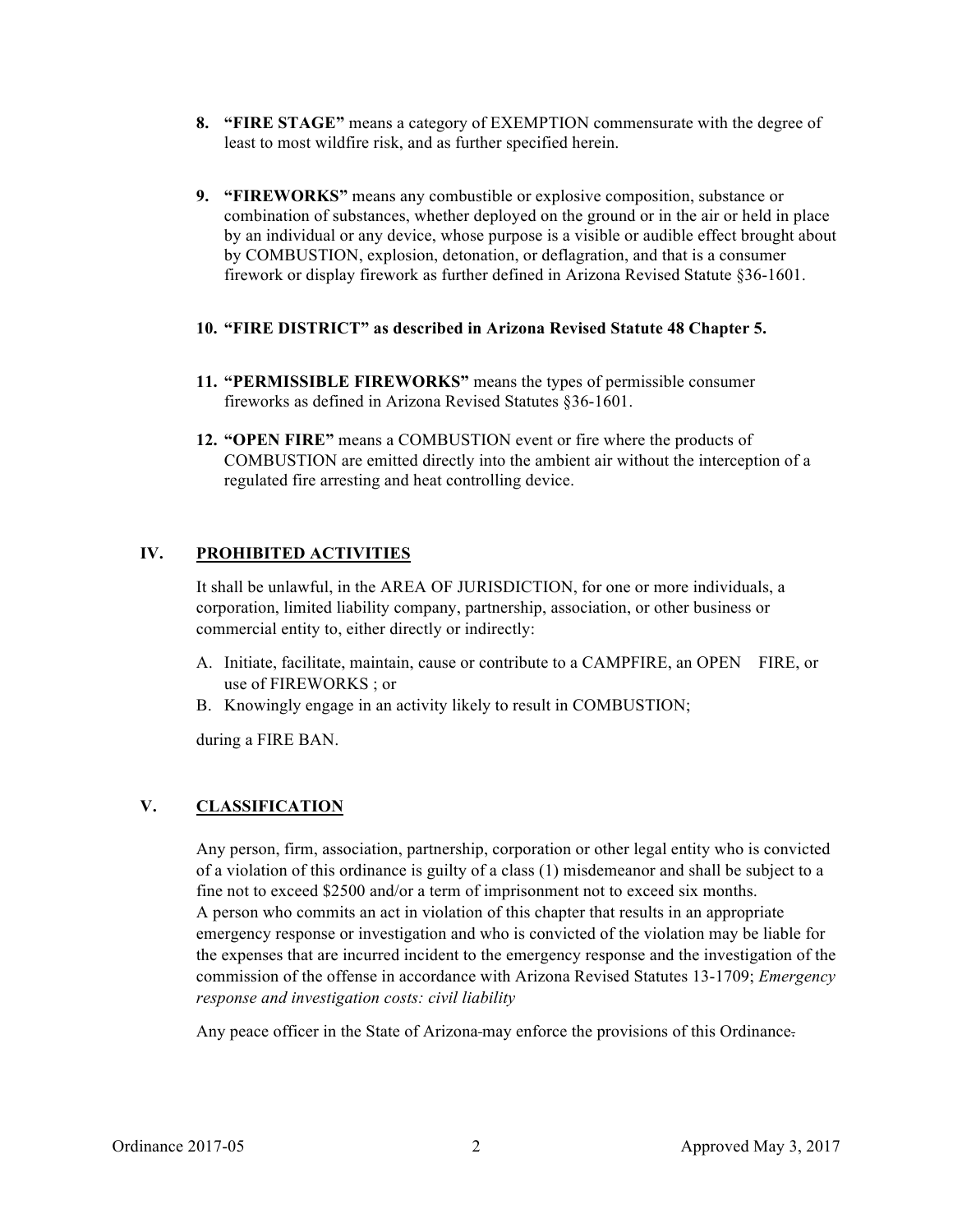#### **VI. FAILURE TO OBEY AND CONTINUING VIOLATIONS**

Each calendar day within which a violation occurs or continues shall be deemed a separate offense. The failure to obey a lawful order by any peace officer of this State shall constitute a distinct and separate violation of this Ordinance.

## **VII. WRITTEN PERMIT OR VARIANCE**

Individuals may seek a written permit to engage in activity prohibited by this Ordinance. Such permit must be issued by the specific fire district or fire authority in the district where the activity is to be performed, and must specifically describe the activity, location, and time at which the permit applies. For activities during a stage of restriction **outside** of a fire district or other jurisdictional fire authority, a variance request can be submitted to the Coconino County Emergency Management Director for the activity. If, upon review by the DIRECTOR, regional fire weather conditions favor the authorization of a variance, a variance may be issued specifically describing the activity, location, and time at which the variance applies.

Adequate fire suppression equipment and personnel, as indicated by the permit or variance, must be on site and readily available. Reasonable and prudent measures should be taken to mitigate fire risk such as the removal of receptive fuels from the immediate area of activity and monitoring of changing weather conditions to include high winds. In the event of changing weather conditions not favorable for safe activity and the prevention of fire, the activity shall be suspended.

**A written permit or variance issued according to this Ordinance does not relieve the permittee from liability associated with the activity and the potential for fire because of such activity.**

## **VIII. FIRE STAGE EXEMPTIONS TO THE FIRE BAN**

There are hereby established three stages of EXEMPTIONS to prohibited activity. A FIRE STAGE EXEMPTION is a defense to a charge that a violation of the FIRE BAN has occurred or is occurring. Each stage of EXEMPTION from STAGE ONE to STAGE THREE describes a continuum of increasing fire restrictions by reducing the number of exemptions to the FIRE BAN.

# A. **STAGE ONE**

A STAGE ONE EXEMPTION allows for COMBUSTION, OPEN FIRE, and CAMPFIRE only when used:

- 1. By persons with a written permit or variance.
- 2. For personal use of cigarette or other tobacco smoking medium when inside an enclosed vehicle or building, or in a developed recreational site in an area that is free of combustible materials and vegetation.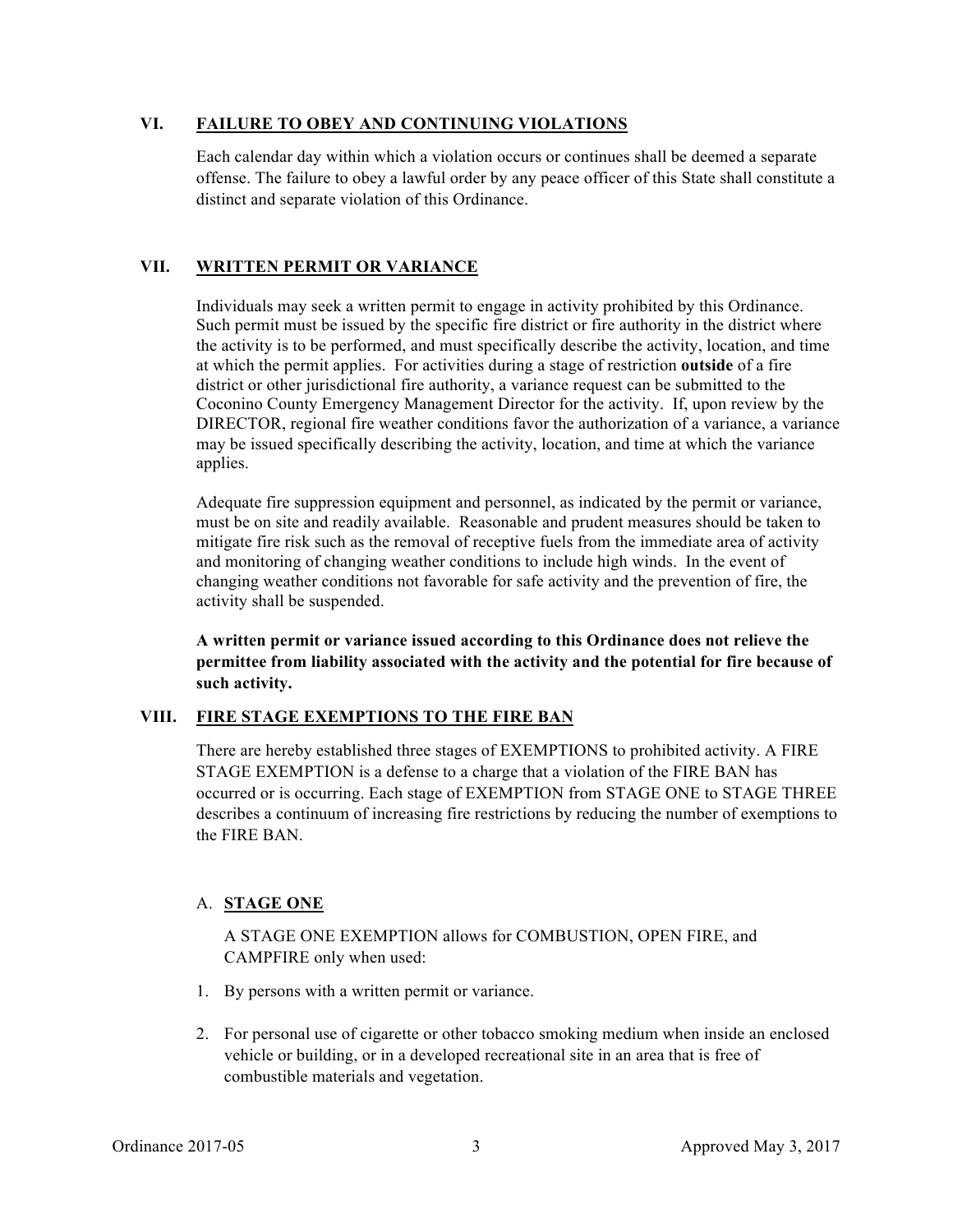- 3. For emergency repair of public utilities and railroads and other health and safety mitigation measures when operated by a public utility or railroad and implemented in accordance with an approved agency plan.
- 4. By persons conducting a cultural or religious activity or ceremony with a written permit or variance.
- 5. By any Federal, State or local officer or member of an organized rescue or firefighting entity in the performance of an official duty.
- 6. By persons whose OPEN FIRE is the result of a device manufactured for the purpose of cooking of food, fueled by liquid petroleum or LPG fuels that can be turned on and turned off (for example a gas grill) when used in an area that is free of combustible materials and vegetation. This does not include Liquid fuel or LPG fire rings.
- 7. By persons operating internal combustion engines, mechanical or industrial operations, that would produce open flames and sparks but containing appropriate spark arresting devices; those welding or operating acetylene or other torch with open flame in an area that is free of combustible materials and vegetation; and those using explosives with written permission of an authorized governmental agency.
- 8. By persons operating motorized vehicles off designated roads and trails.
- 9. By persons operating generators or pumps with an approved spark arresting device in an area that is barren or cleared of all overhead and surrounding combustible materials within three  $(3)$  feet of the device.
- 10. Proposed Language: Persons engaged in industrial and ranching operations with a permit or variance.
- 11. With an open fire using charcoal or wood **f**or cooking of food or for providing warmth for human beings in a for fee campground with fire hosting amenities [grill, fire ring].

Unless allowed by an exception above, common prohibited activities include OPEN FIRE, CAMPFIRES, FIREWORKS, open smoking, and use of explosive targets and tracer round ammunition.

## B. **STAGE TWO**

A STAGE TWO EXEMPTION allows for COMBUSTION, OPEN FIRE, and CAMPFIRE only when used:

- 1. By persons with a written permit or variance.
- 2. For personal use of cigarette or other tobacco smoking medium when used inside an enclosed vehicle or building only.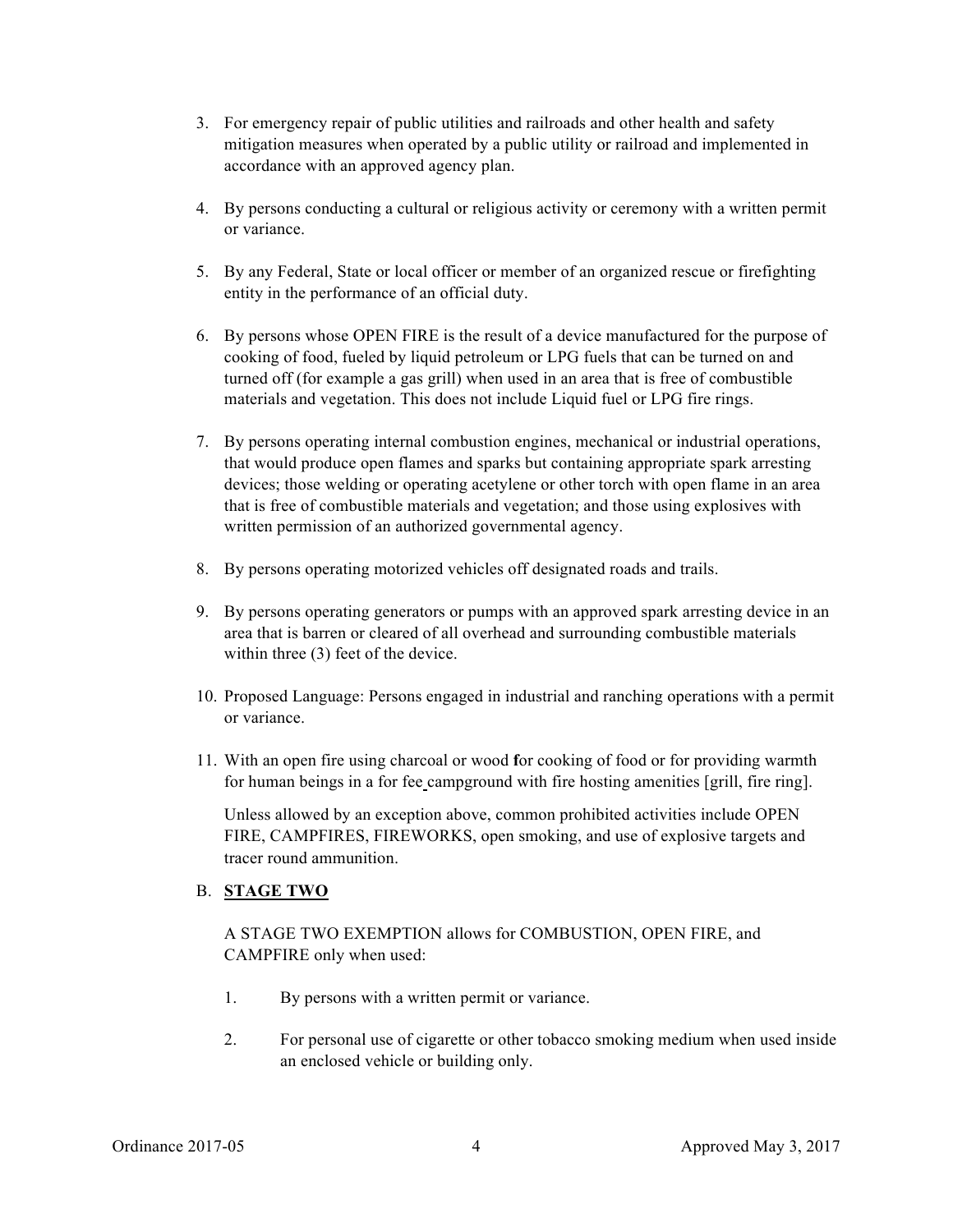- 3. For emergency repair of public utilities and railroads and other health and safety mitigation measures when operated by a public utility or railroad and implemented in accordance with an approved agency plan.
- 4. By any Federal, State or local officer or member of an organized rescue or firefighting entity in the performance of an official duty.
- 5. By persons whose OPEN FIRE is the result of a device manufactured for the purpose of cooking of food, fueled by liquid petroleum or LPG fuels that can be turned on and turned off (for example a gas grill) when used in an area that is free of combustible materials and vegetation. This does not include Liquid fuel or LPG fire rings.
- 5. By persons operating internal combustion engines with spark arresting devices when the use is for common household-only activities such as landscaping and property maintenance and repair.
- 6. By persons operating generators or pumps with an approved spark arresting device in an area that is barren or cleared of all overhead and surrounding combustible materials within three (3) feet of the device.
- 7. Persons engaged in industrial and ranching operations with a permit or variance.

Unless allowed by an exception above, in addition to STAGE ONE common prohibited activities, prohibitions now include all OPEN FIRE, CAMPFIRES, open smoking, outdoor mechanical and industrial operations such as welding and use of acetylene, and operating motorized vehicles off designated trails and roads.

## C. **STAGE THREE**

A STAGE THREE EXEMPTION allows for COMBUSTION, OPEN FIRE, and CAMPFIRE only when used:

- 1. By persons with a written permit or variance
- 2. For personal use of cigarette or other tobacco smoking medium when used inside an enclosed vehicle or building only.
- 3. For emergency repair of public utilities and railroads and other health and safety mitigation measures when operated by a public utility or railroad and implemented in accordance with an approved agency plan.
- 4. By any Federal, State or local officer or member of an organized rescue or firefighting entity in the performance of an official duty.

Unless allowed by an exception above, there are no outdoor activities that allow for OPEN FIRE, CAMPFIRES, FIREWORKS, and COMBUSTION events.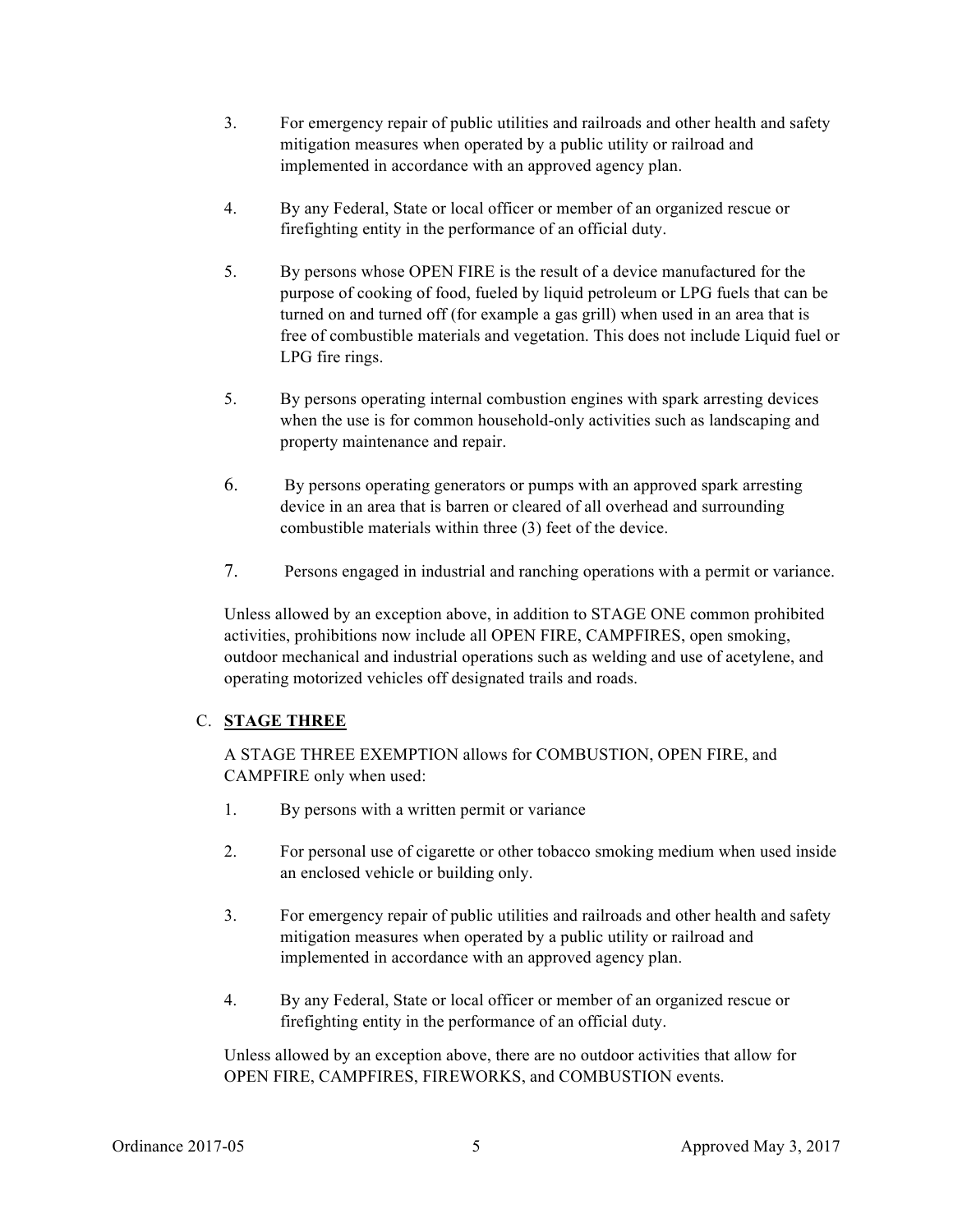#### D. **PERMISSIBLE CONSUMER FIREWORKS**.

Notwithstanding the FIRE STAGE EXEMPTIONS above, the State of Arizona has declared that the regulation of FIREWORKS is a matter of statewide concern and, as a result thereof, PERMISSIBLE CONSUMER FIREWORKS may be used during the periods of June 24 through July 6 and December 24 through January 3 of each year. The use of PERMISSIBLE CONSUMER FIREWORKS during the periods of June 24 through July 6 and December 10 through January 3 of each year is an affirmative defense to a charge that a violation of the FIRE BAN has occurred or is occurring.

## **IX. DETERMINATION OF CONDITIONS WARRANTING A FIRE BAN**

The DIRECTOR shall be responsible for determining when conditions are such that a FIRE BAN is warranted. The DIRECTOR shall base his determination upon such factors as may be deemed relevant by the DIRECTOR including, but not limited to, the imposition of fire restrictions within the AREA OF JURISDICTION by federal, state and local agencies having the authority to impose such restrictions. Upon a determination that conditions warrant a FIRE BAN the DIRECTOR shall submit to the Board of Supervisors such report with data and exhibits specifying: (a) the basis for the determination that a FIRE BAN is warranted; (b) a recommendation as to which FIRE STAGE is appropriate for the prevailing conditions; and (c) whether conditions warrant a declaration of emergency.

## **X. ENACTMENT OF FIRE BAN AND FIRE STAGE; AND NOTICE**

If, following the report of the DIRECTOR the Board of Supervisors by majority vote determines that a FIRE BAN is warranted the Board may issue an Order enacting a FIRE BAN. The Order shall specify the effective date of the FIRE BAN, the FIRE STAGE that shall be enacted, and whether conditions warrant a declaration of emergency. Immediately upon enactment of a FIRE BAN the Board of Supervisors shall cause public notification of the FIRE BAN restriction.

## **XI. PROGRESSION FROM FIRE STAGE TO FIRE STAGE**

During the period of FIRE BAN the DIRECTOR shall have authority to change the FIRE STAGE of EXEMPTIONS commensurate with the risk of wildfire in the AREA OF JURISDICTION; subject to the following procedure. Prior to changing the FIRE STAGE of EXEMPTIONS the DIRECTOR shall abide by the same consultations as in the determination of FIRE BAN. The DIRECTOR shall prepare and submit a report with supporting exhibits as deemed necessary and consult with the Chairperson and Vice Chairperson of the Board of Supervisors, the County Manager, and the County Sheriff. Upon determination that the FIRE STAGE will be adjusted the DIRECTOR shall specify the effective date of the change and shall cause public notification of the FIRE BAN restriction.

Nothing herein prevents the Board of Supervisors from convening a meeting and seeking a report from the DIRECTOR, and taking action in the event the Board should believe a need exists for a progression in FIRE STAGE.

## **XII. TERMINATION OF FIRE BAN**